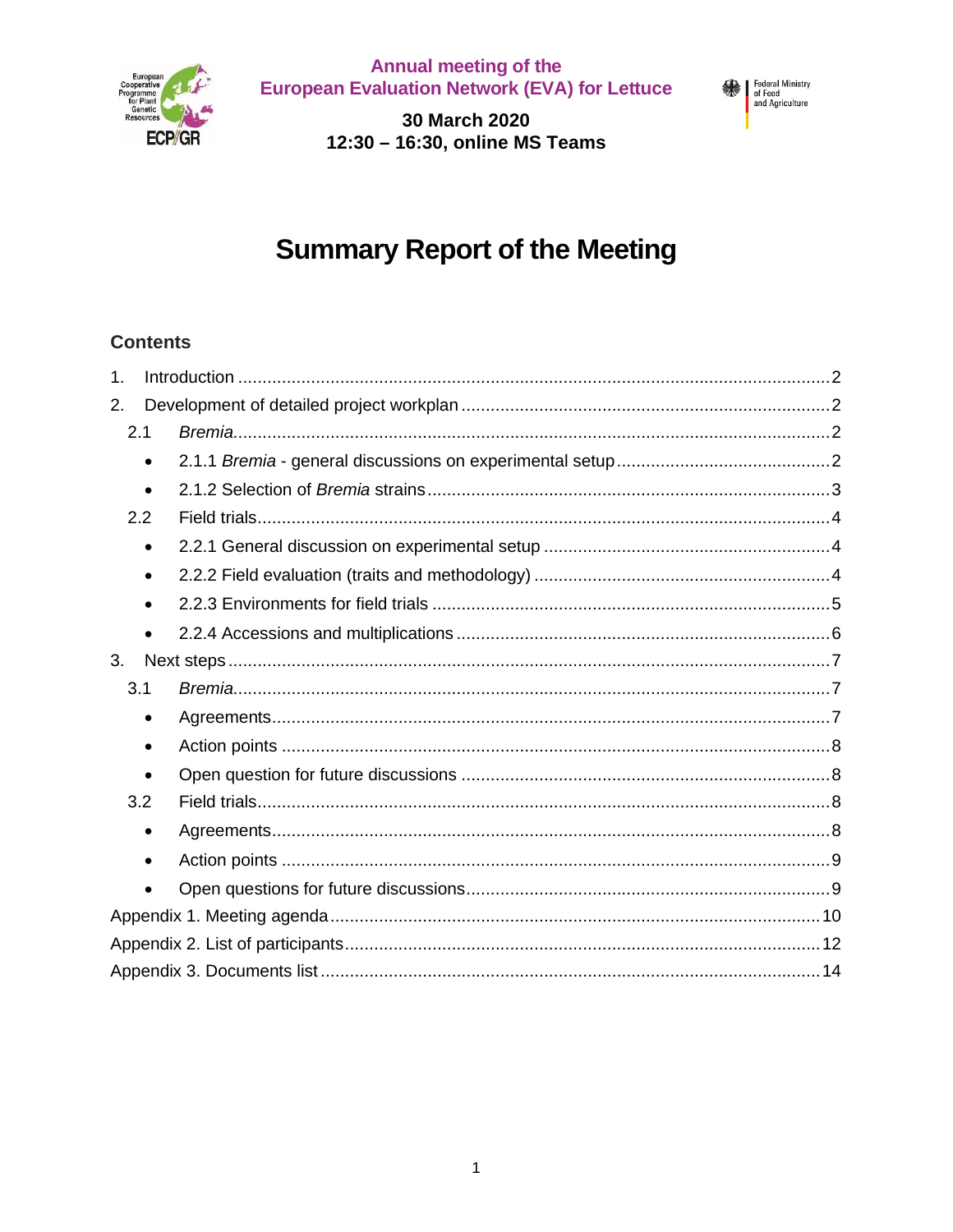The meeting substituted for an in-person project meeting on 30-31 March 2020 in Salsomaggiore, and took place on 30 March 2020, 13:00 to 16:30, on MS Teams. The agenda of the meeting is attached as Appendix 1 and the list of participants as Appendix 2.

A number of preparatory documents had been made available to the project partners in advance of the meeting, on MS Teams and the document list is attached to this document as Appendix 3. These included presentations on ECPGR and the EVA networks, on EURISCO and its role within EVA and an example of ongoing evaluation activities on lettuce at CGN in Wageningen, the **Netherlands** 

## **1. Introduction**

The EVA coordinator Sandra Goritschnig opened the meeting, reminding participants of the expected outcomes of the meeting and highlighting the available documents. She explained the functions of the virtual meeting platform used and although several participants had problems accessing some of the functions, there were no major problems during the duration of the meeting.

Participants responded to a quick pre-meeting survey, indicating that for 67% of them this meeting was their first ever MS Teams virtual meeting. Asked for their expectations from this meeting, participants noted their interest in the exchange of knowledge on lettuce genetic resources, the hope to consolidate interests within the group and to agree on a well-designed and feasible project that would satisfy all partners' interests in a well-defined workplan.

## **2. Development of detailed project workplan**

#### Chair: L. Maggioni

The majority of the meeting was dedicated to discussions on open questions which required agreement for the development of the project workplan.

Massimiliano Beretta (MB, ISI Sementi), who volunteered to help leading the EVA Lettuce Network, presented a proposed action plan for the project (available in the documents list and on MS Teams), with the intention to focus the evaluation efforts on two main activities which require differential experimental setup: lab tests for Bremia resistance on wild lettuce accessions (L. serriola), and field trials on a minimum of 150 mostly cultivated lettuce accessions per evaluation site (in 8-10 environments) in order to perform Genome-wide association studies (GWAS) for interesting traits. This proposal would require two different sets of accessions to be selected as well as the commitment of project partners to regenerate sufficient accessions and to provide space and resources to evaluate ~150 accessions in their field sites for the agreed traits.

Discussions on the proposals are summarized below.

#### **2.1 Bremia**

#### · **2.1.1 Bremia - general discussions on experimental setup**

MB noted that ISI Sementi has committed to doing laboratory assays for Bremia resistance on 100 accessions annually as in-kind contribution to the project, starting in 2020 (depending on the development of the ongoing coronavirus pandemic and related restrictions). He called upon other project partners, especially companies to assist in obtaining relevant Bremia strains from the International Bremia Evaluation Board (IBEB), preferably those that might be most interesting for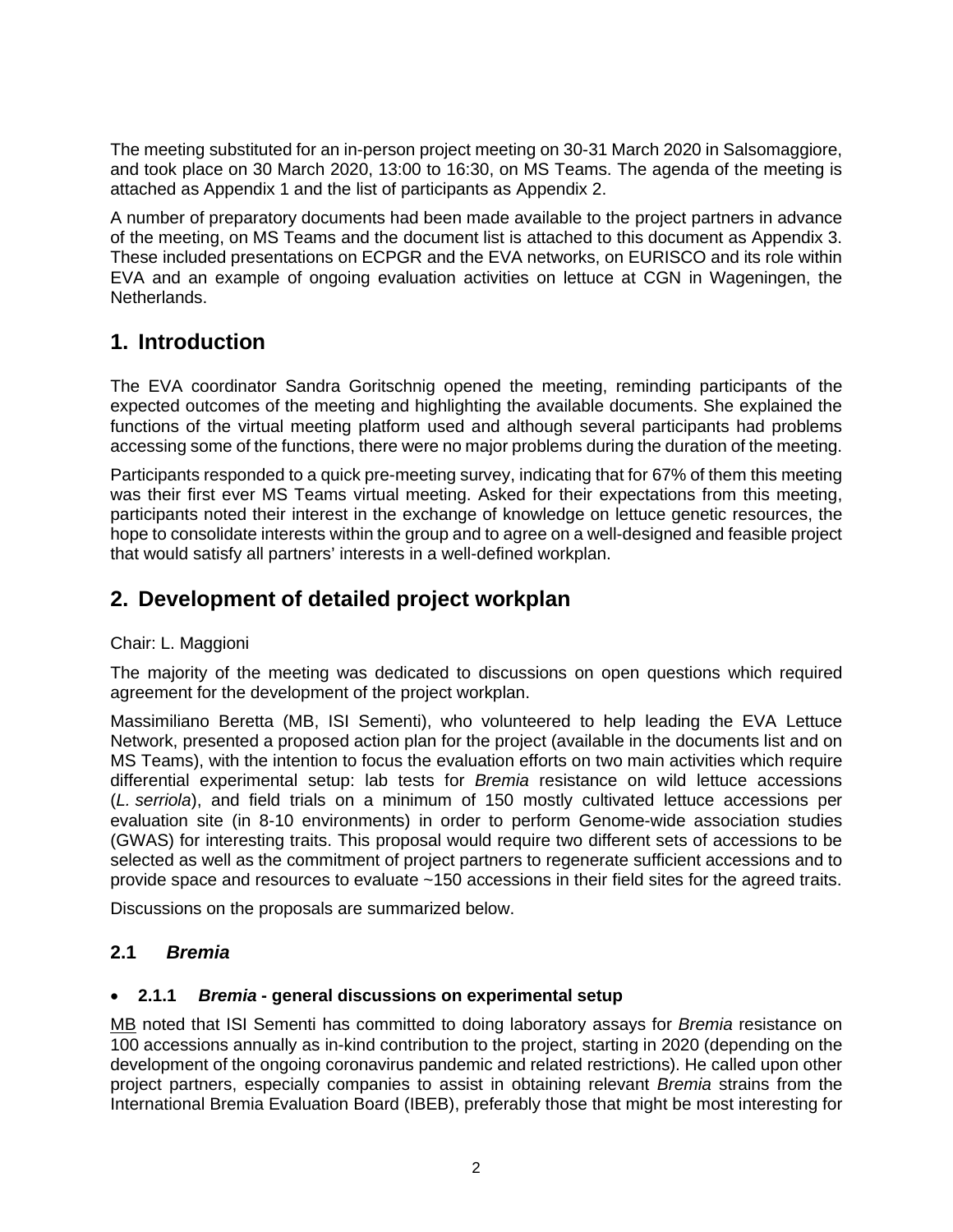future breeding efforts (i.e. BL 36 and later). He also noted that genotyping was not foreseen for the accessions screened, as it would be difficult to make any association between Bremia resistance and genetic loci in the wild lettuce accessions. He highlighted that the intention was to find new sources of resistance in these lab tests.

Damien Peltier (DP, Vilmorin) noted that Bremia resistance could be considered a competitive trait, especially when phenotyping for the newest strains, making it difficult to share the data between companies. He suggested that it may be interesting to study quantitative resistance to Bremia in the field, but agreed that this would require a greater amount of space and resources. If doing lab tests, he suggested that results should be confirmed in a ring test and that overlap with other phenotyping efforts, for example those at CGN, should be avoided. He proposed that depending on the number of accessions and strains, Vilmorin could contribute to doing lab tests. He suggested to start at a smaller scale and increase the numbers of accessions over time and suggested that their lab could test 50 accessions for 2 strains in one year, starting in the beginning of 2021.

Robbert van Treuren (RvT, CGN) noted that CGN is currently conducting Bremia evaluation on BL 32, 33, 34 and 35 on 800 wild accessions (L. serriola), and reminded participants that L. saligna is a non-host to Bremia and therefore not relevant for this experiment. He suggested to focus in the EVA project on other genebank accessions or other strains (e.g. BL 36), doing the tests at least in duplicate. He also offered that CGN would make available to the EVA project the official Bremia differential set of accessions which allows controlling for existing resistances in the tested accessions.

Annette Hägnefelt (AH, NordGen) said that the Nordic genebank can likely provide sufficient seeds for lab tests for a set of ~60 L. serriola accessions. It was noted that it should be verified that these do not overlap with the set currently being evaluated at CGN.

#### · **2.1.2 Selection of Bremia strains**

RvT informed participants that Bremia strains could not be supplied by CGN, they would need to be obtained from companies, or be ordered from the national inspection services, as available. Alternatively, locally adapted strains could be used as they may be most interesting for local breeders.

MB considered it less interesting to evaluate resistance to old Bremia strains, as the corresponding resistances are already known, and he preferred to use new candidates among the around 500 strains collected each year by researchers.

AH cautioned that local strains more frequently break the resistance genes that are in the field, noting that all collected strains have the virulence they need to be successful in the field. She suggested that it would be more interesting to find new resistance genes in the wild varieties that could be incorporated into breeding programs. She reported that NordGen have previously tested ca. 300 of their wild accessions with BL 1-16 and around 80 of these were totally resistant to multiple strains. This suggests that new resistances could be identified even with older Bremia isolates in a screening approach, as long as these isolates are carefully selected. She did not know whether the proposed wild accessions have already been used by some companies that received them from the genebank.

Giacomo Poluzzi (GP, ISI Sementi) suggested to use the most representative strains from IBEB that have been published and are available.

Anthony Laidet (AL, Gautier Semences) suggested to contact IBEB directly to see which strains could be used in the EVA trials. Alternatively, and as a last resort, strains from the field could be isolated. He agreed with AH's proposal to use older Bremia strains to identify new resistances, as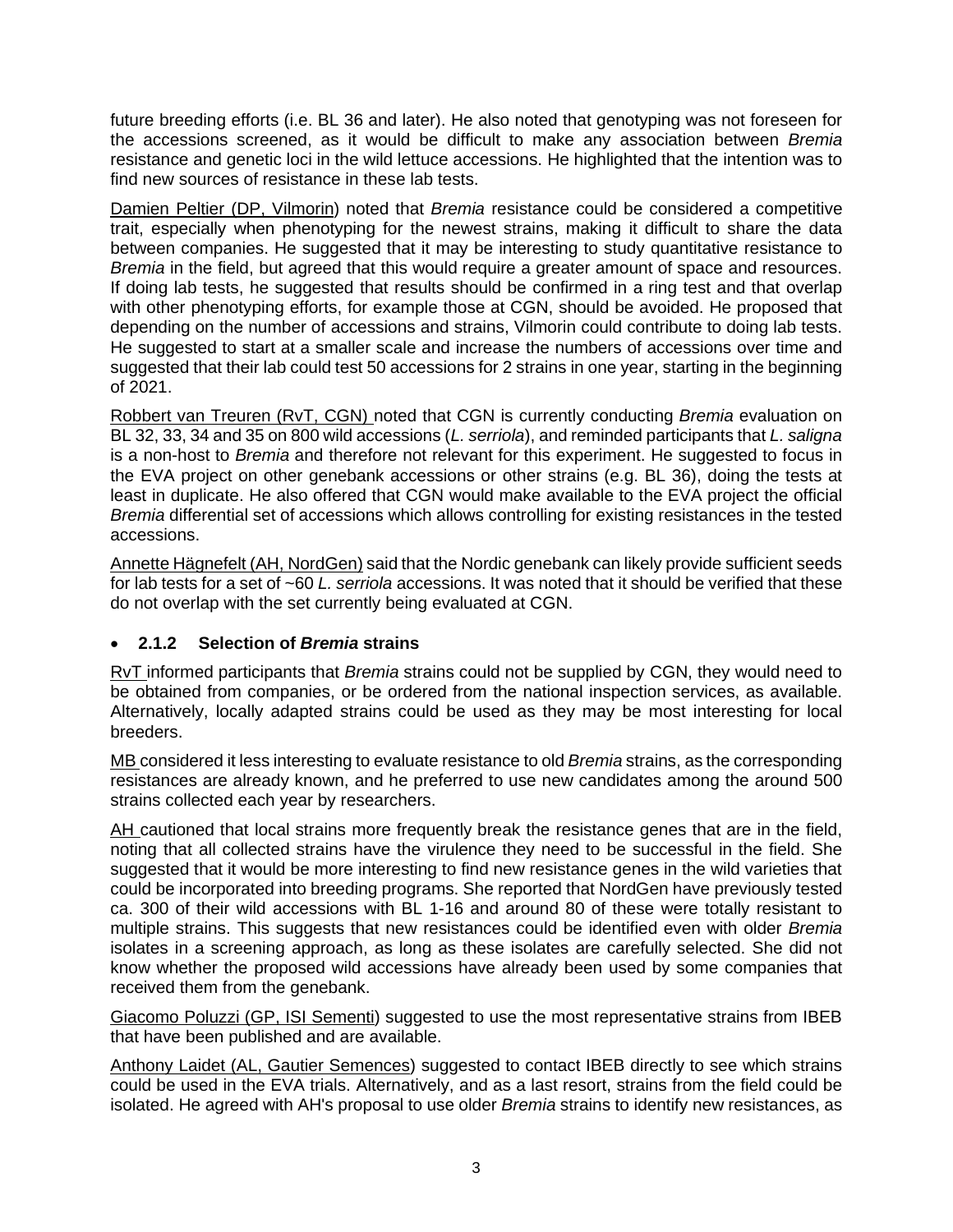including the differential set in the tests can ensure that an identified resistance is a new gene that hasn't been broken yet.

## **2.2 Field trials**

#### · **2.2.1 General discussion on experimental setup**

MB highlighted again that for doing GWAS at least 150 accessions need to be evaluated per environment, as this number of accessions is needed for the statistical analysis. Based on his experience doing GWAS on lettuce during his PhD, he proposed to plant 5 plants per accession but phenotype only the 3 central plants, to avoid edge effects. This would sum up to 750 plants in total per environment for each partner. Evaluations should be done in up to 10 environments in order to be able to see a significant association with a genotype, considering that environmental effect could be significant. He asked partners whether they would be willing and able to test 150 accessions per evaluation in order to be able to do GWAS.

AL and DP indicated that even though they had not expected to evaluate that many accessions at one time, they could probably do 150 accessions, however, pending confirmation from company management.

Tizian Zollinger (TZ, Zollinger seeds) noted that 150 accessions seemed a large number and that they may be able to evaluate half of that, depending on the environmental setup. In previous evaluations of Swiss genebank material they had usually screened 50 plants per accession and included a repeat.

Charlotte Aichholz (CA, Sativa Rheinau) commented that screening only 5 plants per accession seemed very little and noted that typically they would screen 20 plants. She inquired about the proposed layout of the experimental plots in order to reduce a border effect. Including a border variety would increase the total amount of plants to more than 750 and a space requirement of around  $100 \text{ m}^2$ .

Filippos Papadopoulos (FP, American Farm School AFS, Thessaloniki) welcomed the initiative and noted the interest of his institute in the project, although they are fairly new to this field. AFS can offer to contribute field sites in Thessaloniki and Crete, digital equipment to monitor field conditions and human resources.

Tanja Gerjets (TG, GFPi, Germany) noted that her organization represents German breeding companies and therefore she would first need to ask the companies how much they can contribute to the project. She also noted that most of these companies are multinationals, doing their lettuce breeding activities outside of Germany, so it might be easier to contact them directly.

The proposed experimental setup (5 plants of 150 accessions per evaluation site) seemed feasible to most partners, depending on the traits chosen.

#### · **2.2.2 Field evaluation (traits and methodology)**

MB introduced the discussion on the suggested four traits proposed by more than one project partner: Flowering time/bolting, weight, leaf anthocyanin content and seed colour. The latter would be a useful control trait to ensure accessions are not mixed up during the experiment.

General consensus was expressed on evaluating bolting and anthocyanin content. AH proposed that bolting could be measured as time length from transplanting to harvest and that heading or not heading types could be tested. She also noted that weight is not considered most critical by breeders and suggested that perfect heads (i.e. marketable yield) would be a better indicator and better trait for the market. DP confirmed that weight would not be informative for non-heading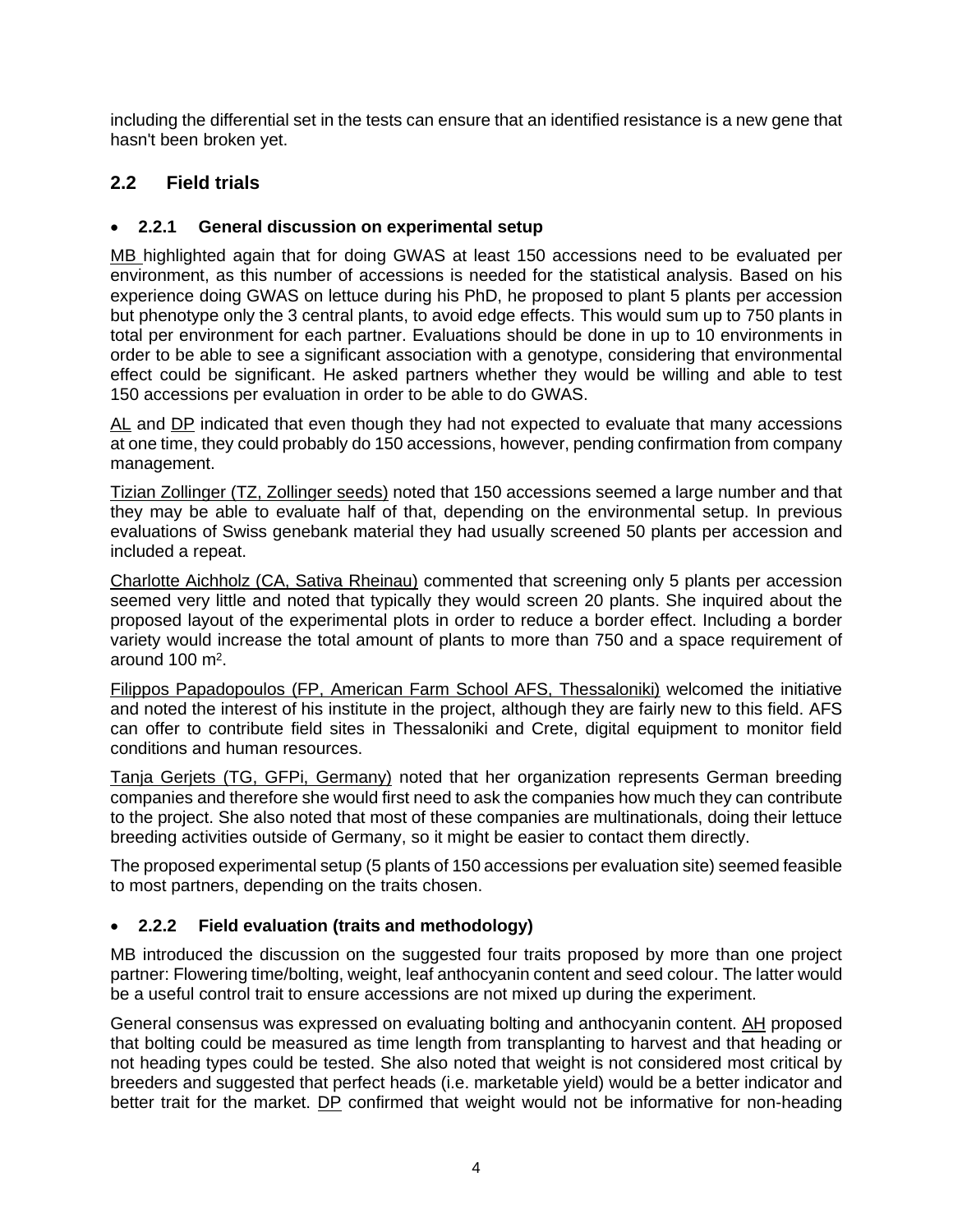varieties. MB suggested that instead of weight, one could measure the head size after a specific time, using weighing only for heading types, where it could be an interesting trait. CA said that Sativa Rheinau would be interested in heading and suggested to focus on certain types of lettuce for the field evaluation (e.g. Batavia) and recommended that photos should be shared for the accessions in addition to the scoring of the traits.

Upon consideration that planting a large set of accessions in the field would be an occasion to observe more than just three or four traits and thus better characterize the diversity of the accessions, the meeting opened a discussion on the need to decide whether the common objective could be a GWAS study as proposed (few key traits to be tested on a large panel of accessions at the same time, suggested ~150 for best results), or rather characterize the existing diversity (several traits, but without the need to test so many accessions at the same time in each environment).

A GWAS study was clearly appealing for ISI Sementi and for Gautier. RvT reminded partners of the need to make sure, for the GWAS methodology, that the selected accession set does not have too much genetic variability in terms of lettuce typologies. He explained that it is possible to correct for population structures when using different types of lettuces as long as enough lines for the different typologies are used and pointed out that choosing material with some existing information (e.g. on seed colour, anthocyanin content, heading type) as internal controls would guarantee better success in the GWAS analysis.

Even though one goal of the project's proposal is to obtain information on genotype X phenotype association that could be useful in breeding, it was also acknowledged that it might be better initially to evaluate or characterize quantitative traits, possibly associated with climate change, in different environments. This approach could be more feasible for project partners and could also help build enough information for a second stage of the project in which GWAS would step in.

It was also proposed to split the 150 accessions between different experiments, including the same control varieties in each, as well as a common set of accessions in every trial to normalize the data, so that the experiments could be compared. However, the feasibility of this approach for GWAS should be verified with supporting literature and it was unclear how many varieties, or how many plants in how many replicates would need to be tested to identify an environmental effect.

An additional point to be resolved was the desired resolution of the genotyping, since it would depend on the genotyping approach and the diversity of the accessions. It was agreed to discuss this issue at a later stage.

Overall, a good level of consensus was registered within the group on the fact that it would be interesting and feasible to aim at a wide characterization of a limited number of the same genebank accessions repeated in several environments in Europe. As a starting point to select the characterization descriptors and to guarantee comparability of trials, the CPVO [protocol for](https://cpvo.europa.eu/en/applications-and-examinations/technical-examinations/technical-protocols/cpvo-technical-protocols) [DUS testing of lettuce](https://cpvo.europa.eu/en/applications-and-examinations/technical-examinations/technical-protocols/cpvo-technical-protocols) could be considered, keeping in mind that a feasible and acceptable balance needs to be decided between number of accessions, plants per accession and traits to be easily scored.

#### · **2.2.3 Environments for field trials**

It was noted that the more different locations could be used for the evaluation experiments, the better, even though different years and seasons (spring and autumn) could also be accounted for different 'environments' in the statistical analysis.

DP confirmed that Vilmorin could carry out evaluation in the North of France. He hoped to be able to start a trial in autumn 2020. However, due to the ongoing coronavirus pandemic and related restrictions, field trials may have to be postponed.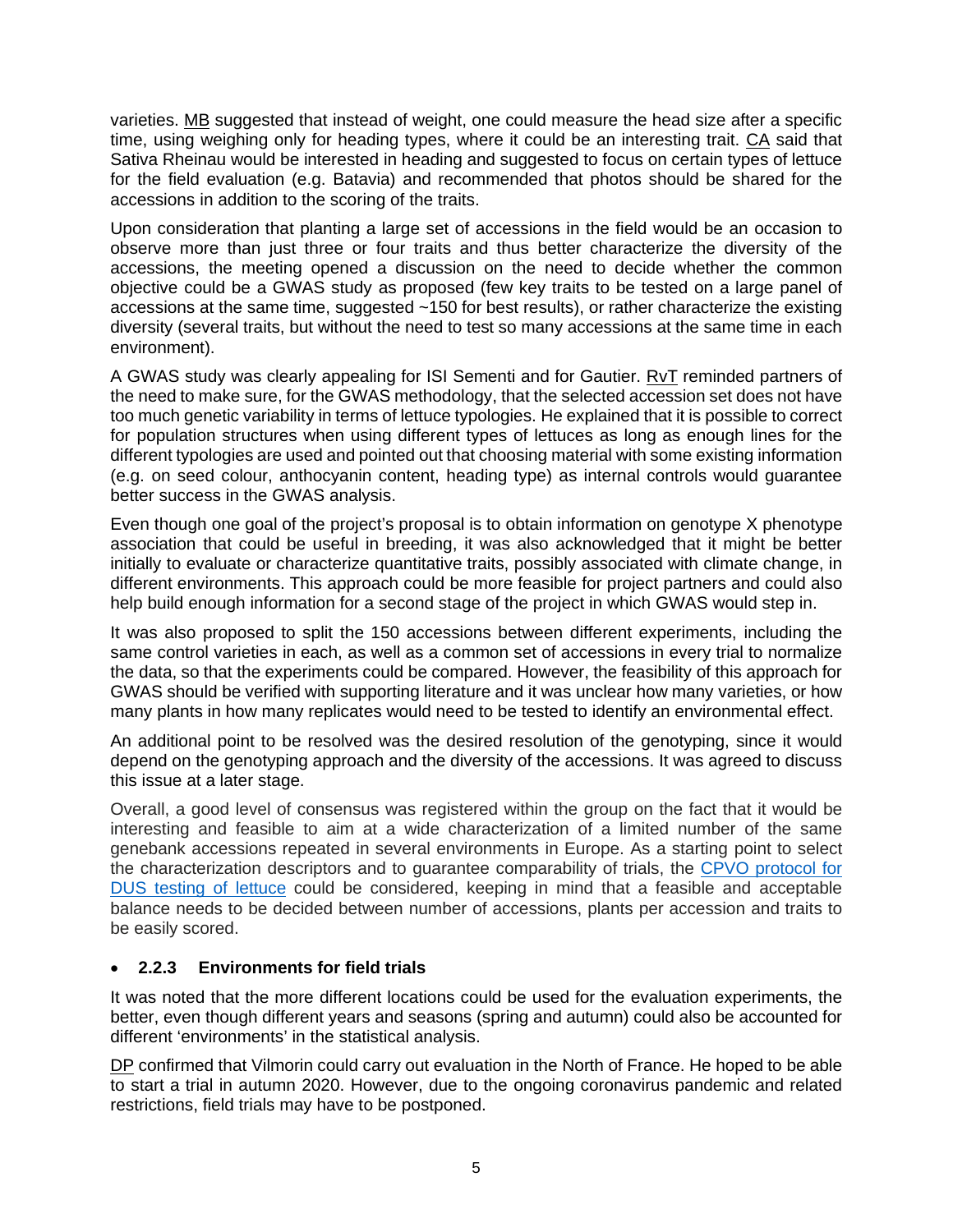CA noted that depending on the coronavirus situation, Sativa Rheinau might be able to do evaluations in autumn 2020 but could definitely evaluate in 2021 in their field sites in Switzerland.

MB said that ISI Sementi may be able to contribute to field trials in Italy, since the Bremia experiment has been reduced, but needed to confirm with company management.

FP confirmed that AFS could do evaluations on field sites in Thessaloniki and Crete, Greece, starting in autumn 2020.

AL confirmed that Gautier Semences would not be able to do field trials this year but could start in early spring 2021 in their field site in southern France.

TZ noted that Zollinger seeds could start evaluations in Switzerland in autumn 2020.

Other partners such as Enza Zaden (Netherlands), German breeders and other companies would also be welcome to join the evaluation exercise.

#### · **2.2.4 Accessions and multiplications**

Partners agreed to select accessions based on traits chosen. The genebank partners in the EVA lettuce project (INRAE, CGN, KIS, NordGen) were asked to note how many seeds of selected accessions they could provide and when. Genebank representatives noted that for some accessions sufficient seed (>500 seeds) may already be available for immediate start of evaluations, while for others a regeneration step needs to be planned before evaluations can be done.

It was noted that multiplications need to be started soon, in order to regenerate seeds for field trials in spring 2021. LM noted that there was a need to act fast in choosing accessions and finding volunteers to do multiplications. He asked whether partners wanted to start with evaluating the available accessions in 2020 or first reproduce accessions in 2020 for evaluations in 2021.

#### **Provision of accessions**

Jeremy Salinier (JS, INRAE) confirmed that INRAE would be able to provide sufficient seed for field evaluation for the accessions indicated in the list, some of which may have already been characterized at INRAE in France, but not in different countries. He noted that the list also includes some L. serriola accessions that have not yet been characterized for Bremia. INRAE would not carry out evaluations.

AH noted that NordGen can only provide wild accessions of L. serriola for Bremia lab tests. She noted that for most accessions enough seeds for the lab tests are already available and indicated that they were unable to multiply accessions in 2020.

RvT confirmed that CGN can provide 100 seeds per accession and said that other partners would need to multiply them for field trials.

Jelka Šuštar Vozlič (JSV, KIS) noted that she had not yet suggested accessions but could contact other genebanks in the ECPGR Leafy Vegetables Working Group for their input.

TZ offered to consult with the Swiss genebank. His company had previously characterized 40 lettuce accessions in 2018 and those could also be available for the EVA project.

#### **Multiplication of accessions**

AH said that under ideal conditions 20g of seeds can be harvested per plant but noted that seeds from at least seven plants need to be collected to preserve the diversity within landraces. She said that the lettuce type needs to be considered and provided examples for seed production in Sweden, where iceberg lettuce takes 6 months to produce seed whereas butterhead is quicker.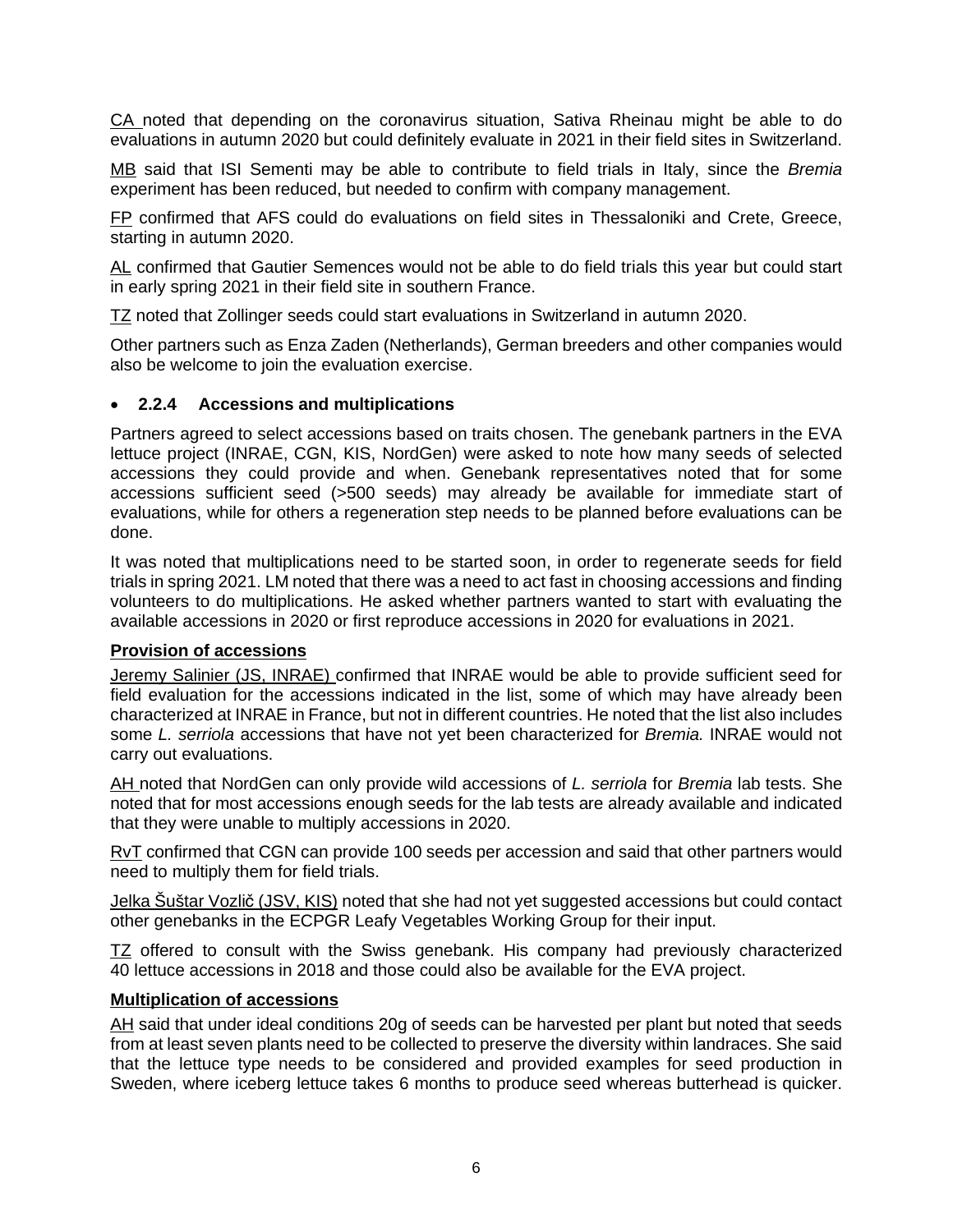She also noted that for seed reproduction a different protocol needs to be followed as compared to evaluation.

MB suggested that propagation and multiplication could be done at a smaller scale in greenhouses, using small pots to enhance bolting and thus produce seeds faster in smaller amounts. This approach might produce enough seeds for the evaluations. He also proposed that the project could start with phenotyping accessions for which sufficient seeds are already available and multiply others in the meantime. He asked project partners to indicate how many accessions they would be able to multiply for the project.

Gaël Briand (GB, Gautier) confirmed that Gautier cannot propagate lettuce in 2020, but would do both multiplication and evaluation in 2021, starting in the spring.

CA said Sativa Rheinau could not to propagate in 2020 but suggested they could start multiplication early in 2021. She also noted that they preferred to do field evaluations in autumn, in order to also screen for Bremia in the field. Alternatively, she suggested that they could do evaluation trials in May 2021 and use the plants for propagation afterwards by transferring them to the greenhouse.

TZ said Zollinger seeds could multiply 10-15 accessions, sowing in March and harvesting in June 2021. He suggested to synchronize multiplication and evaluation with accessions that are already available noting that he would prefer to evaluate all accessions together if possible. If necessary, separate sets could be considered.

LM suggested to follow both approaches: to start evaluations on existing material for which sufficient seeds are available and to reproduce those accessions that are not available in sufficient quantity for the next cycle.

## **3. Next steps**

Based on the discussions during the virtual meeting and input from the project partners, the following agreements, action points and open questions have been identified (grouped by Bremia and field trials):

#### **3.1 Bremia**

#### · **Agreements**

ISI Sementi (Italy) and Vilmorin (France) will be doing lab tests on 50 L. serriola accessions (annually?) with BL 36 and 2 novel Bremia isolates (from IBEB, to be determined), starting in 2020 (ISI) or 2021 (Vilmorin).

Sufficient controls will be included in the tests, i.e. the Bremia differential set of accessions provided by CGN (max 100 seeds per accession), as the goal is to screen for new resistance sources.

Sufficient seeds for lab tests (~100) can be provided by NordGen, and maybe also INRAE. However, additional rounds of evaluation (which have not been agreed on) as well as repeat experiments will require regeneration of new selections of L. serriola accessions as well as the differential set and other controls.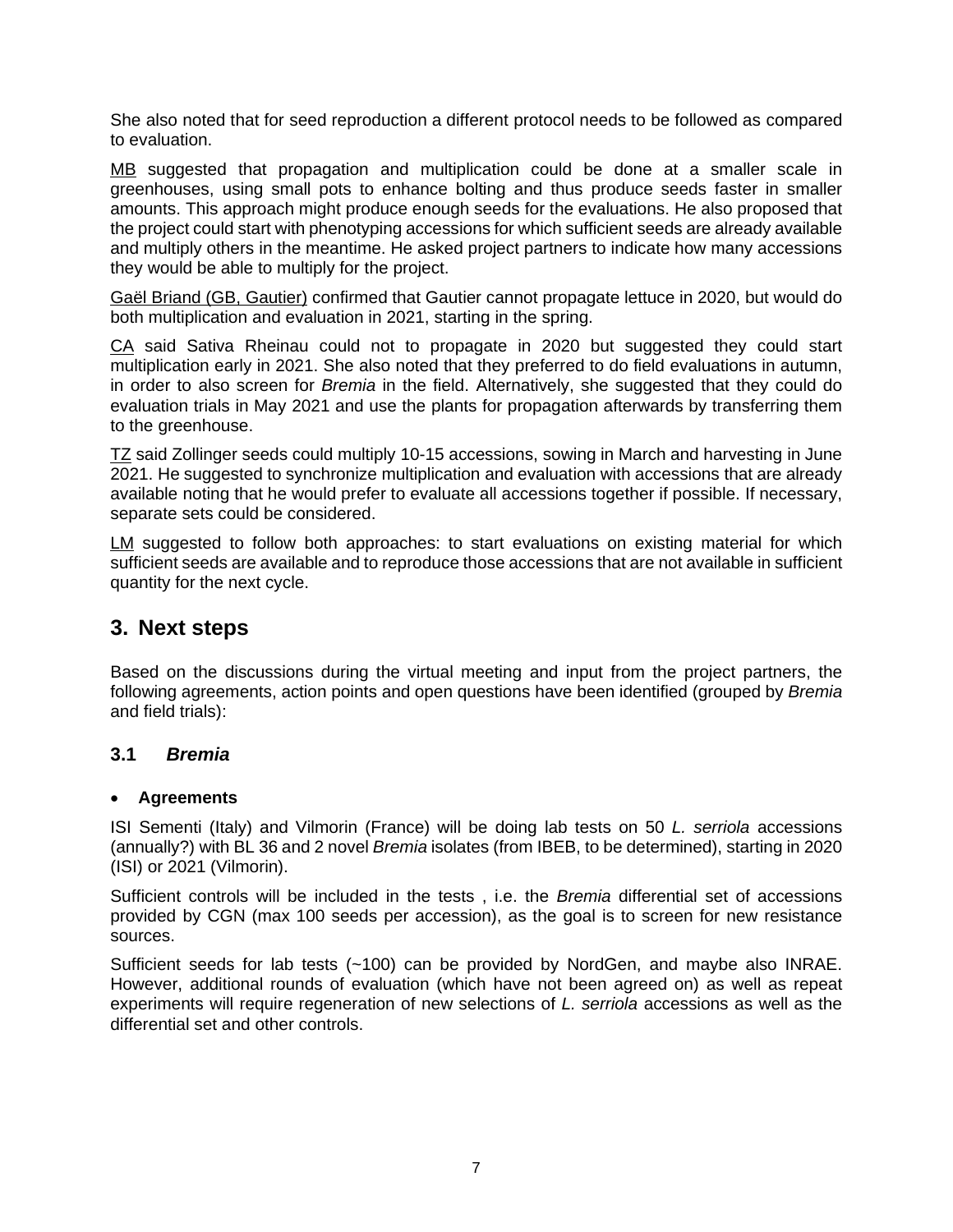#### · **Action points**

|                | <b>Action item</b>                                                                                                                                                                                                                                                                                 | <b>Responsibility</b>  | Due date     |
|----------------|----------------------------------------------------------------------------------------------------------------------------------------------------------------------------------------------------------------------------------------------------------------------------------------------------|------------------------|--------------|
| $1 -$          | Selection of 50 accessions available from<br>NordGen (list of 60 accessions). NOTE: there<br>are also L, serriola accessions available from<br>other genebanks (within the <b>EURISCO</b><br>cataloque more than 1500 are available),<br>which could be multiplied and used in<br>following years. | A. Hägnefelt           | 15 May 2020  |
| 2.             | Review the selection and ensure that there is<br>no overlap with ongoing evaluations at CGN                                                                                                                                                                                                        | R. van Treuren         | 15 May 2020  |
| 3.             | Provide the seed to the testing labs at ISI<br>Sementi and Vilmorin (100 seeds per<br>accession to both).                                                                                                                                                                                          | A. Hägnefelt           | 30 June 2020 |
| 4.             | Provide information on the Bremia differential<br>set of accessions, and if possible, sufficient<br>seeds to the labs doing the testing (i.e. 100<br>seeds per accession to both Vilmorin and ISI<br>Sementi)                                                                                      | R. van Treuren         | 30 June 2020 |
| 5 <sub>1</sub> | Contact IBEB to obtain two relevant Bremia<br>strains, ensuring they can be shared with the<br>labs doing the evaluations                                                                                                                                                                          | <b>Volunteer</b>       | 30 June 2020 |
| 6.             | Compare and share Bremia lab protocols, to<br>ensure consistent experimental approach,<br>also make available for other partners                                                                                                                                                                   | M. Beretta, D. Peltier | 30 June 2020 |

#### · **Open question for future discussions**

 $\triangleright$  Are partners interested in testing 50 accessions for *Bremia* resistance annually in a rolling circle approach? Current plans could be considered a pilot and could continue with additional L. serriola accessions available from genebanks. These may, however, require regeneration in 2020-2021 for which volunteers would be needed.

## **3.2 Field trials**

#### · **Agreements**

Partners agreed that it would be beneficial to evaluate as many accessions as possible at the same time in one environment, noting that space availability is a limiting factor and influencing the experimental design. Most partners considered the proposed experimental setup of evaluating 3 out of 5 plants for 150 accessions feasible (i.e. plots of 750-800 plants, pending confirmation), but noted that extensively phenotyping fewer accessions (i.e. more plants per accession in the field) would perhaps be preferable in the beginning, with genotyping added later in the project.

Partners agreed to select interesting traits based on the descriptors as defined by UPOV or the [CPVO technical questionnaire,](https://cpvo.europa.eu/en/applications-and-examinations/filing-application/filing-paper/technical-questionnaires?t=lettuce&field_crop_sector_tid=89) considering also the [minimum descriptors](https://www.ecpgr.cgiar.org/fileadmin/templates/ecpgr.org/upload/NW_and_WG_UPLOADS/LeafyVeg_misc/LeafyVeg_MinDescr.pdf) as defined by the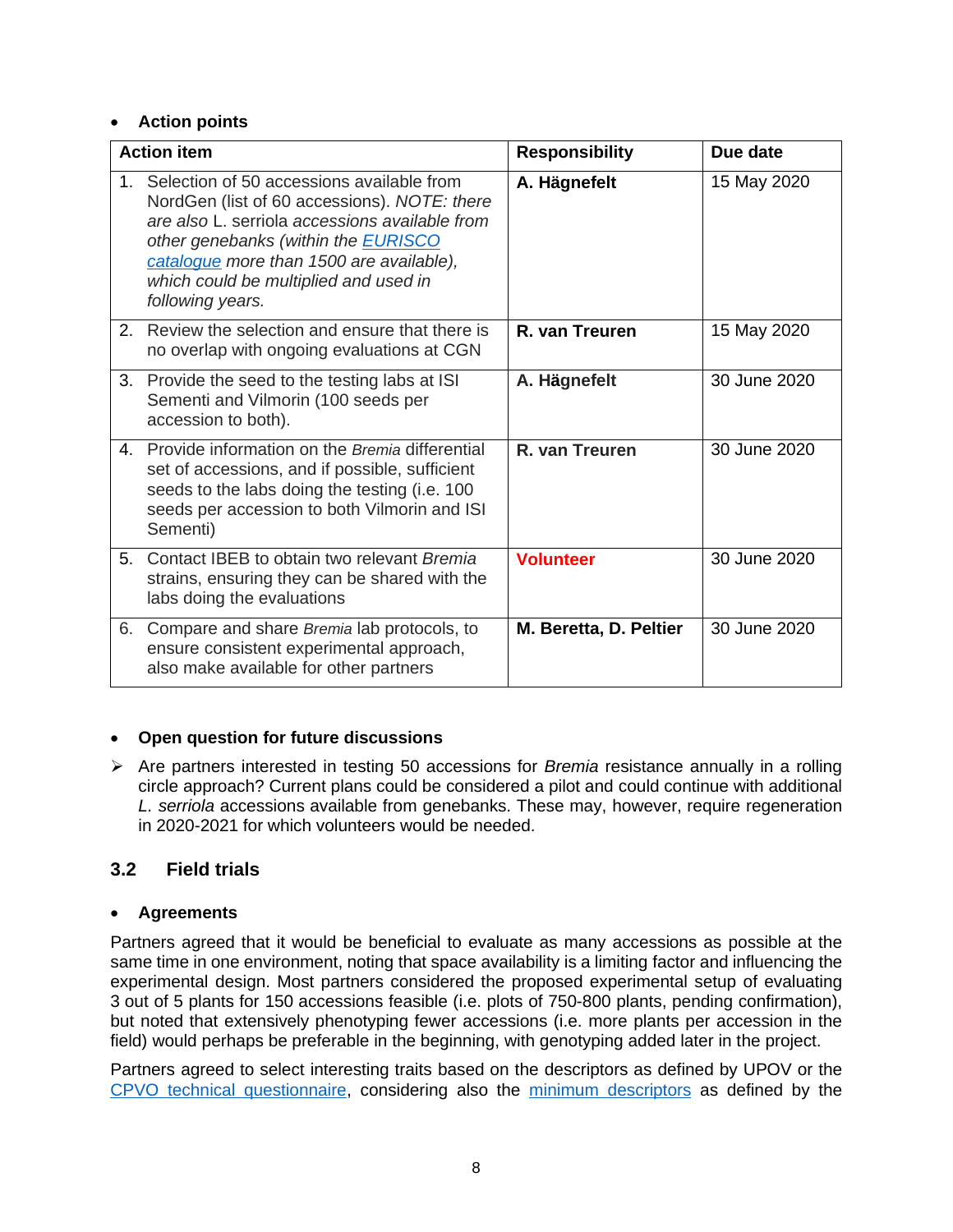ECPGR Leafy Vegetables WG. Bolting/flowering time, leaf anthocyanin content and seed colour were considered interesting traits to be complemented by others from the descriptor list.

Partners agreed to focus on cultivated lettuce accessions for the field trials and to include in their selections considerations on the lettuce type (e.g. heading vs. non-heading).

Partners agreed that accessions would be selected based on the final list of traits. A decision on whether to regenerate accessions before starting field trials or starting with accessions that have sufficient seeds available has not been made.

MB agreed to revise the action plan for field trials based on the meeting discussions and present a new proposal to the project partners for their consideration.

#### **Action points**

| <b>Action item</b>                                                                                                                                                                                                                                         | <b>Responsibility</b>               | Due date      |
|------------------------------------------------------------------------------------------------------------------------------------------------------------------------------------------------------------------------------------------------------------|-------------------------------------|---------------|
| Provide feedback on revised field trial proposal<br>7.<br>prepared by M. Beretta (see separate document)                                                                                                                                                   | <b>All interested</b><br>evaluators | 30 April 2020 |
| Share quick and easy protocol for regeneration in<br>8.<br>pots/greenhouse conditions                                                                                                                                                                      | M. Beretta                          | 30 April 2020 |
| Select all traits that you are interested in and<br>9.<br>would be able to score during the evaluation,<br>based on minimum descriptors and CPVO                                                                                                           | <b>All evaluators</b>               | 30 April 2020 |
| 10. Report your capacity for field evaluations in terms<br>of space (available m <sup>2</sup> ) and time/possible<br>repetitions (year and season) for the duration of<br>the project (2020-2022)                                                          | All                                 | 30 April 2020 |
| 11. Report your capacity for seed regeneration for<br>accessions for field evaluations (preferably prior<br>to 2021).                                                                                                                                      | All                                 | 30 April 2020 |
| 12. Report for which of their accessions sufficient<br>seed are currently available for field evaluations<br>(estimate need minimum 500 seeds for ~10<br>environments; provide a list of these by category,<br>landrace, cultivar, crop type, if possible) | <b>Genebanks</b>                    | 30 April 2020 |

#### · **Open questions for future discussions**

- $\triangleright$  Which controls should be included in the field trials and are sufficient seeds (from the same lot) available?
- $\triangleright$  Which genotyping method and conditions (density of markers, provision of material, selection of external provider etc.) should be selected for the project?
- $\triangleright$  Based on experimental setup chosen for field trials, is there room to initiate work on a second round of evaluations (the EVA project aims to kickstart rolling circle evaluation schemes that would allow generating data on a large portion of European crop accessions)?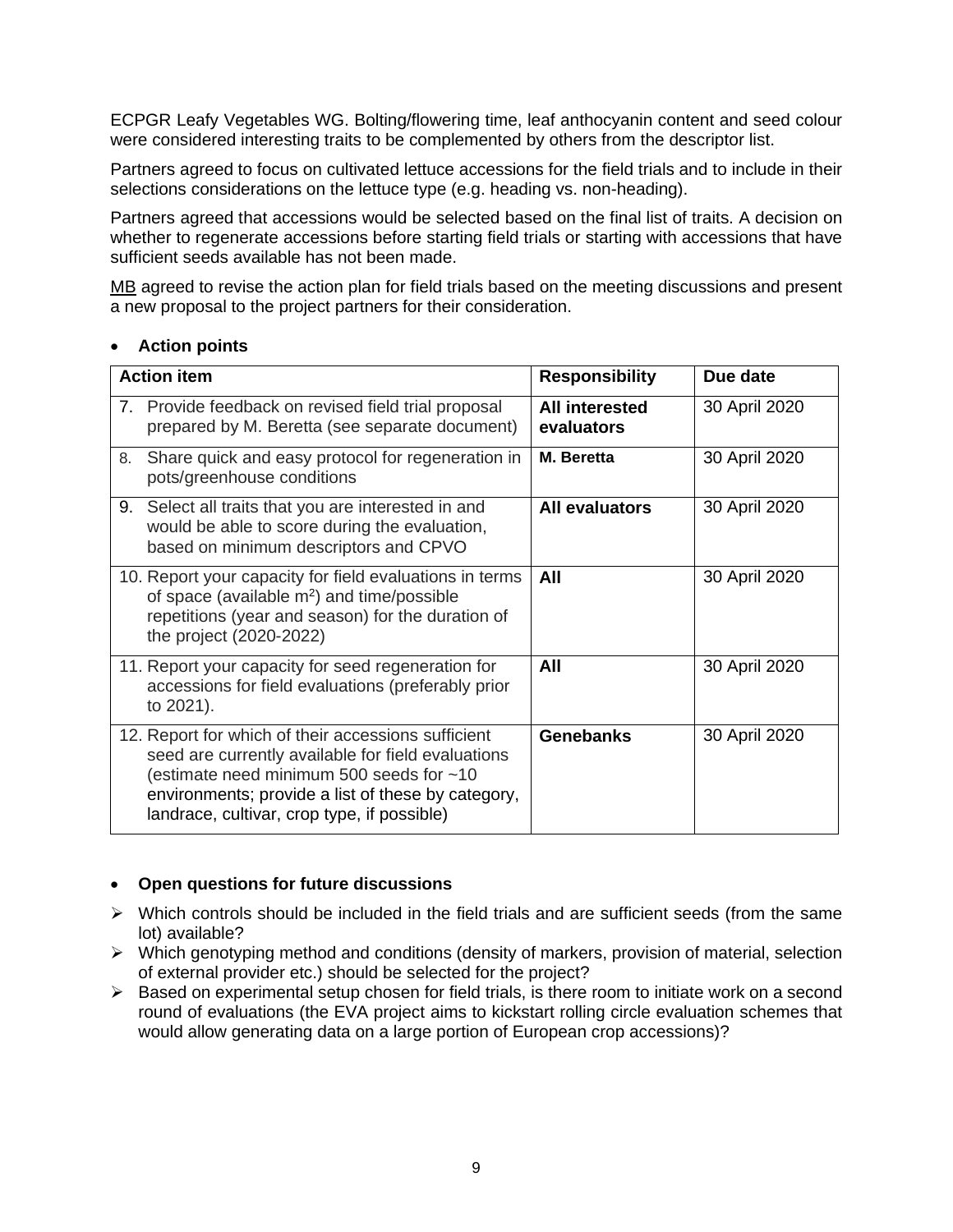## **Appendix 1. Meeting agenda**

#### **PRE-MEETING**

| Video/ppt                                                                                                                                                                                            | Background and overview of the ECPGR Evaluation<br>Network EVA                   | L. Maggioni                  |
|------------------------------------------------------------------------------------------------------------------------------------------------------------------------------------------------------|----------------------------------------------------------------------------------|------------------------------|
| Video/ppt                                                                                                                                                                                            | Update on current status and activities in EVA Network                           | S. Goritschnig               |
| ppt                                                                                                                                                                                                  | Current status of evaluations of CGN lettuce<br>accessions                       | R. von Treuren               |
| Video/ppt                                                                                                                                                                                            | EURISCO: ensuring integration of data in special<br>intranet environment for EVA | S. Weise                     |
| <b>Documents</b><br>Proposal for action plan<br>Drafts available for:<br>Proposal of traits selected<br>Workplan 2020<br>٠<br>Roles and responsibilities of partners<br><b>Cooperation Agreement</b> |                                                                                  | M. Beretta<br>S. Goritschnig |

## **30 March, 12:30– 16:30 (Venue: MS Teams)**

| $12:30 - 13:00$ | Connecting to MS Teams - technical assistance if<br>needed                                                                                   |                           |
|-----------------|----------------------------------------------------------------------------------------------------------------------------------------------|---------------------------|
|                 | <b>Welcome</b>                                                                                                                               |                           |
| $13:00 - 13:05$ | Welcome and introduction of platform and available<br>files/tools                                                                            | S. Goritschnig            |
| $13:05 - 13:15$ | Introduction of participants                                                                                                                 | All on whiteboard         |
|                 | Development of detailed project workplan                                                                                                     | <b>Chair: L. Maggioni</b> |
| $13:15 - 13:45$ | Review of project proposal, current activities in the EVA<br>Network for Lettuce and proposal for action                                     | M. Beretta                |
|                 | Discussion to reach agreement on:                                                                                                            |                           |
| $13:45 - 14:15$ | Traits<br>selection of traits of interest                                                                                                    | All                       |
| 14:15-14:45     | Accessions<br>$\bullet$<br>number of accessions to be evaluated<br>general selection of accessions                                           | All                       |
| 14:45-15:00     | <b>Break</b>                                                                                                                                 |                           |
| 15:00-15:30     | Workplan:<br>$\bullet$<br>roles and responsibilities of each project partner<br>need and volunteers for multiplication of<br>-<br>accessions | All                       |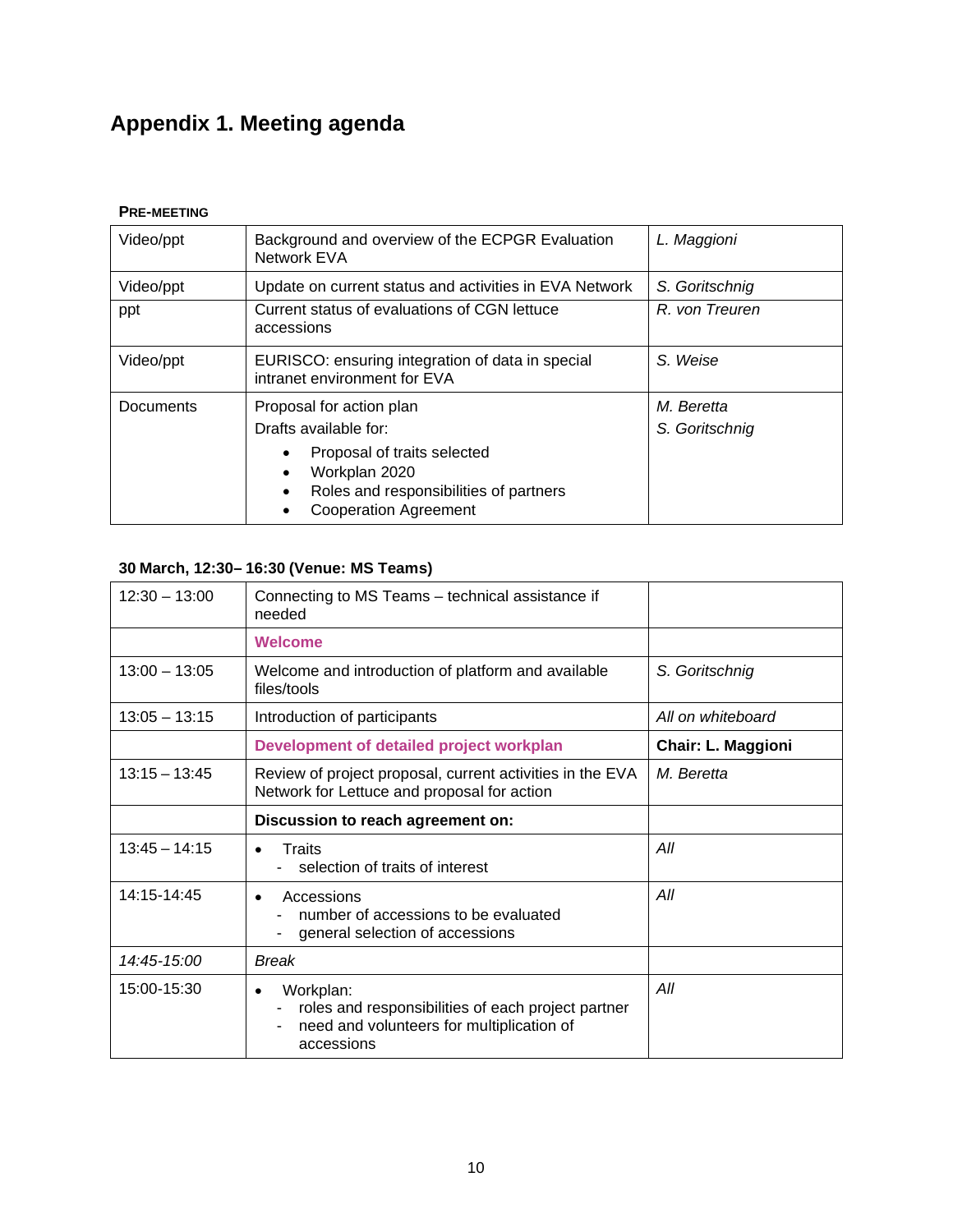| To note         | Following discussions will be postponed:<br>genotyping protocol and data analysis pipeline<br>۰<br>ontologies for traits to be evaluated<br>۰.<br>standard experimental protocols<br>۰. |                |
|-----------------|-----------------------------------------------------------------------------------------------------------------------------------------------------------------------------------------|----------------|
| $15:30 - 16:00$ | Review of draft workplan, cooperation agreement,<br>timelines and deliverables<br>Define next steps                                                                                     | S. Goritschnig |
| $16:00 - 16:30$ | Q&A                                                                                                                                                                                     |                |
| 20.00           | <b>SOCIAL DISTANCING DINNER</b>                                                                                                                                                         |                |

### **POST-MEETING (MADE AVAILABLE ONLINE)**

| Documents            | <b>Formulation of Cooperation Agreement for EVA</b><br>Lettuce                                                                                                                            |                                       |
|----------------------|-------------------------------------------------------------------------------------------------------------------------------------------------------------------------------------------|---------------------------------------|
|                      | Finalizing:<br>Project workplan<br>Roles and responsibilities<br>Deliverables 2020<br>Cooperation agreements                                                                              | S. Goritschnig with input<br>from all |
|                      | <b>Practical guidance on experimental procedures</b>                                                                                                                                      |                                       |
| Documents/<br>videos | Evaluation protocols for traits of interest for field trials:<br>Standard protocols<br>$\bullet$<br>Video tutorials on practical evaluation<br>$\bullet$<br>Template data collection form | S. Goritschnig with input<br>from all |
| Documents            | Laboratory assays for Bremia disease resistance<br>Standard protocols<br>$\bullet$<br>Template data collection form                                                                       | G. De Angelis                         |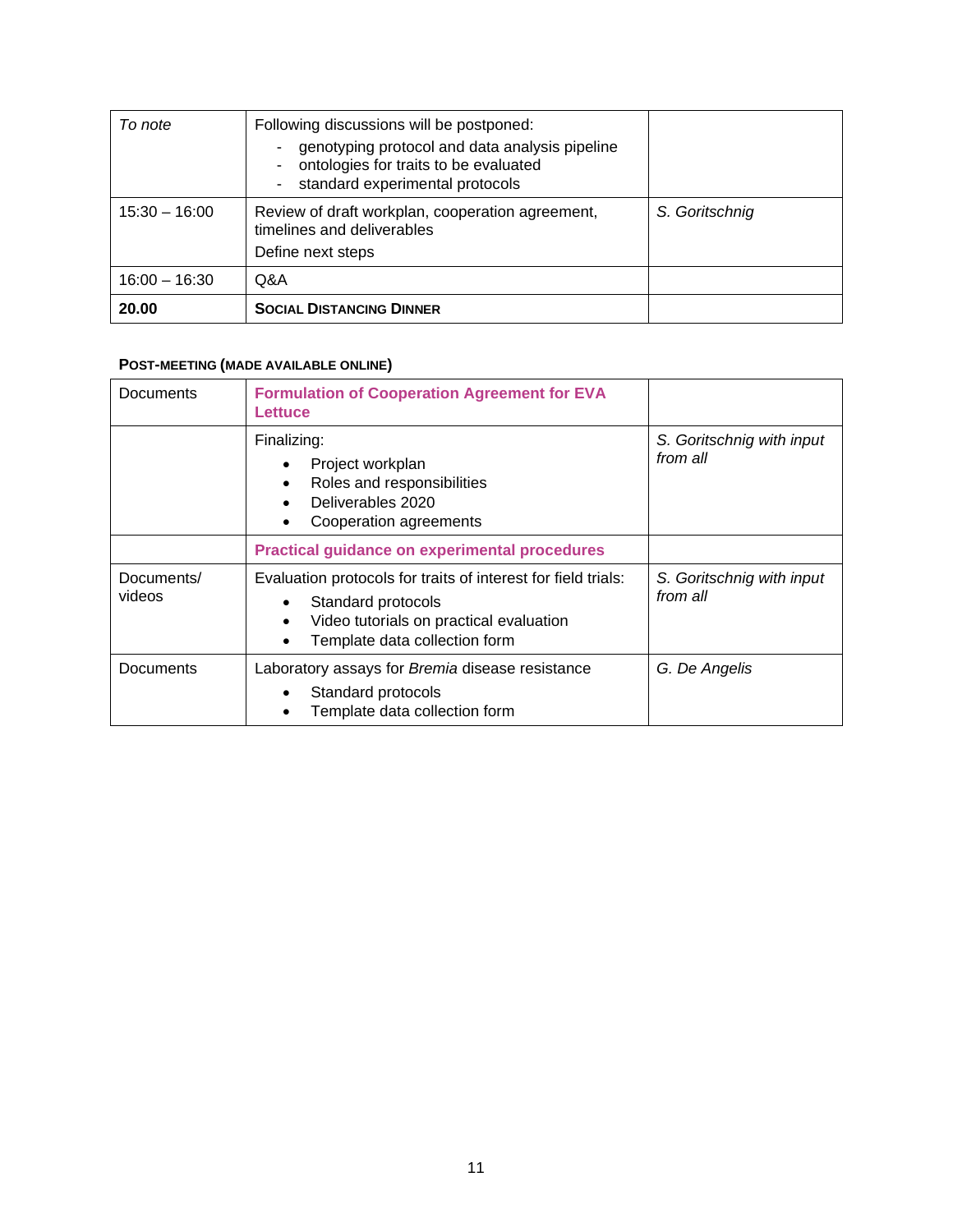## **Appendix 2. List of participants**

Charlotte Aichholz Sativa Rheinau AG Klosterplatz 1 8462 Rheinau Switzerland Email: c.aichholz@sativa-rheinau.ch

Massimiliano Beretta ISI Sementi Fraz. Ponteghiara 8/A 42036 Fidenza (PR) Italy Tel: (39) 340 2192062 Email: m.beretta@isisementi.com

Gaël Briand Gautier Semences Route d'Avignon 13630 Eyragues France Email: gael.briand@gautiersemences.com

Franco Donati ISI Sementi Fraz. Ponteghiara 8/A 42036 Fidenza (PR) Italy Email: f.donati@isisementi.com

Tanja Gerjets German Federation for Plant Innovation (GFPi) Kaufmannstrasse 71-73 53115 Bonn **Germany** Tel: (49) 228 9858166 Email: tanja.gerjets@bdp-online.de

Annette Hägnefelt Nordic Genetic Resource Center (NordGen) Smedjevägen 3 230 53 Alnarp Sweden Tel: (46) 760063425 Email: annette.hagnefelt@nordgen.org

Ilias Kalfas American Farm School Thessaloniki 54 Marinou Antypa Street P.O. Box 60097 Thermi 57001 **Greece** Tel: (30) 2310-492827 Email: ikalfa@afs.edu.gr

Anthony Laidet Gautier Semences Route d'Avignon 13630 Eyragues France Tel: (33) 634421514 Email: Anthony.laidet@gautiersemences.com

Filippos Papadopoulos American Farm School Thessaloniki Marinou Antypa str. P.C. 57001 Thessaloniki Greece Tel: (30) 6973317151 Email: fpapad@afs.edu.gr

Damien Peltier Vilmorin & Cie Research Route du Manoir 49250 La Ménitré France Tel: (33) 2 41 79 40 91 Email: damien.peltier@vilmorin.com

Giacomo Poluzzi ISI Sementi Fraz. Ponteghiara 8/A 42036 Fidenza (PR) Italy Email: g.poluzzi@isisementi.com

Jérémy Salinier INRA, Génétique et Amélioration des Fruits et Légumes UR 1052 Domaine St Maurice, Allée des Chênes CS 60094 84143 Montfavet cedex France Tel: (33) 432722719 Email: jeremy.salinier@inra.fr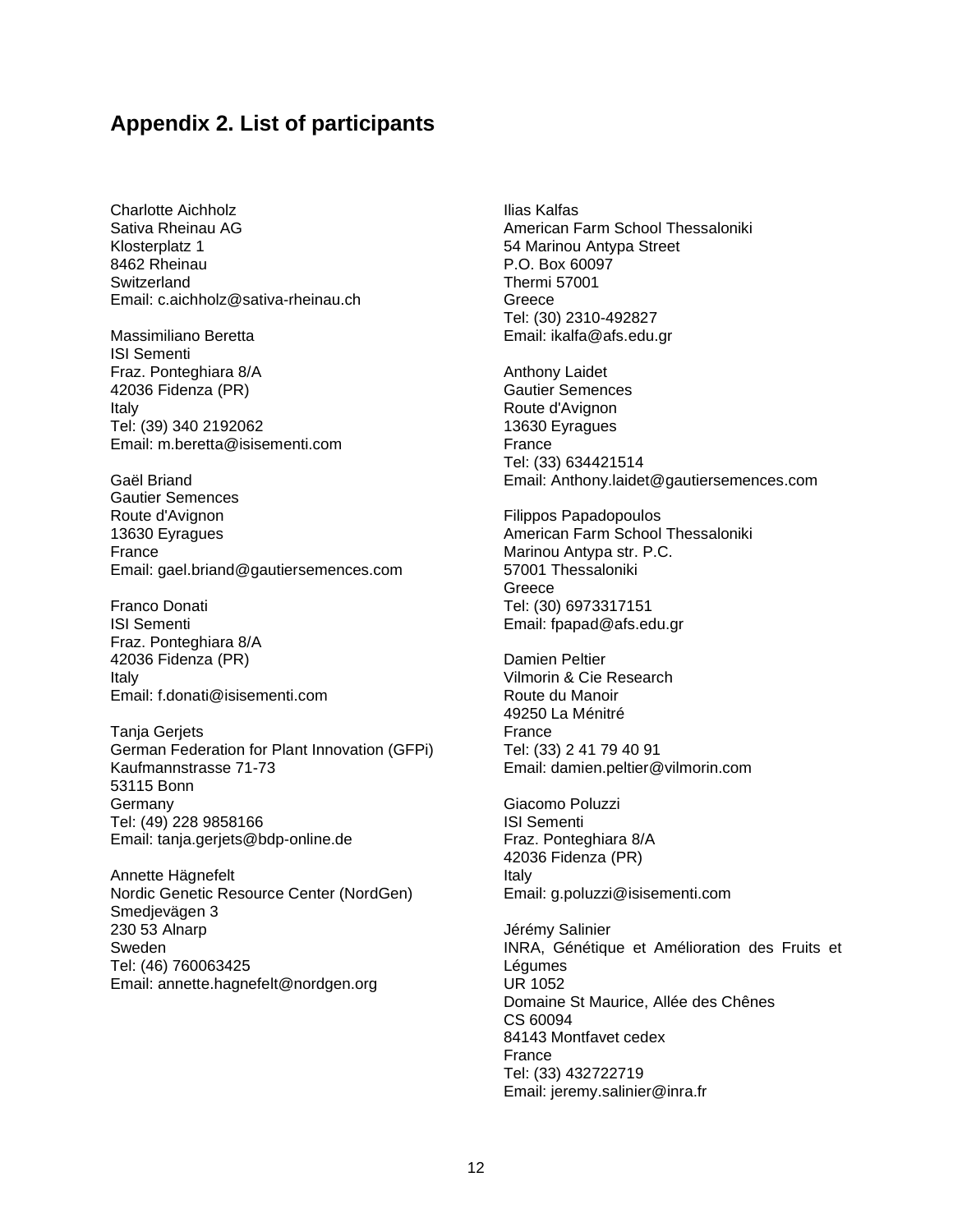Jelka Šuštar Vozlič Chair of Leafy Vegetables WG Agricultural Institute of Slovenia Hacquetova ulica 17 1000 Ljubljana **Slovenia** Tel: (386) 1 2805188 Email: jelka.vozlic@kis.si

Rob van Treuren Centre for Genetic Resources, the Netherlands (CGN) 6700 AA Wageningen **Netherlands** Tel: (31) (317) 480916 Email: robbert.vanTreuren@wur.nl

Stephan Weise EURISCO Coordinator Leibniz Institute of Plant Genetics and Crop Plant Research (IPK) Corrensstrasse 3 06466 Seeland **Germany** Tel: (49) 394825744 Email: weise@ipk-gatersleben.de

Tizian Zollinger Zollinger Bio Route de la Praille 20 1897 Les Evouettes **Switzerland** Tel: (41) 24 481 40 35 Email: tizian@zollinger.bio

#### **ECPGR Secretariat**

Sandra Goritschnig Bioversity International Via dei Tre Denari, 472/a 00057 Maccarese Rome Italy Tel: (39) 06 6118 313 Email: s.goritschnig@cgiar.org

Lorenzo Maggioni Bioversity International Via dei Tre Denari, 472/a 00057 Maccarese Rome Italy Tel: (39) 06 6118 231 Email: l.maggioni@cgiar.org

#### **Unable to attend**

Catarina Cúcio Enza Zaden Haling 1E 1602 DB Enkhuizen The Netherlands Tel: (31) 228 784 572 Email: C.Cucio@enzazaden.nl

Elisaveta Vasileva Institute for Plant Genetic Resources "K. Malkov" Sadovo 2 Droujba str. 4122 Sadovo, Plovdiv region Bulgaria Tel: (359) 876358375 Email: esvirgr@abv.bg